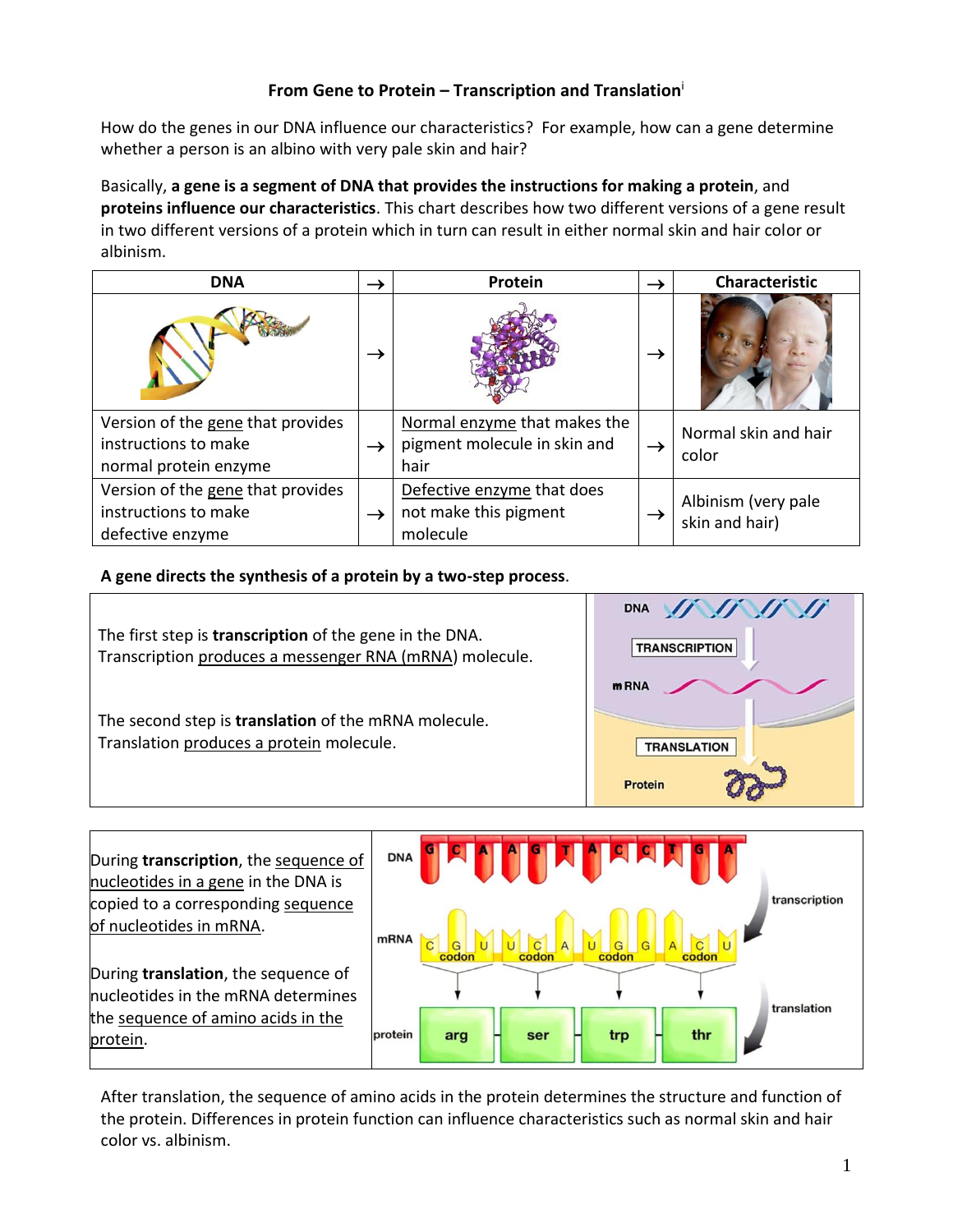**1.** Complete this flowchart to describe how a gene directs the synthesis of a protein. Label the process represented by each arrow and fill in the blank with the name of the appropriate molecule.

Gene in DNA  $\longrightarrow$ 

**2.** Complete the following sentence to describe how different versions of a gene can result in normal skin and hair color *vs.* albinism.

Differences in the sequence of **we can allocate the sequence** of

result in differences in the sequence of \_\_\_\_\_\_\_\_\_\_\_\_\_\_\_\_\_\_\_\_\_\_ in mRNA which

result in differences in the sequence of  $\qquad \qquad$  in the protein which

result in normal *vs.* defective enzyme to make the pigment in skin and hair which

can result in normal skin and hair color *vs.* \_\_\_\_\_\_\_\_\_\_\_\_\_\_\_\_\_\_\_\_\_\_.

**3.** In this activity, you will model how a cell carries out transcription and translation to make the beginning of the hemoglobin molecule. What type of molecule is hemoglobin?

# **Transcription**

During transcription, the enzyme, **RNA polymerase**:

- separates the two strands of a DNA double helix and
- makes an mRNA molecule by adding RNA nucleotides, one at a time.

Each DNA nucleotide in the gene is matched with a **complementary RNA nucleotide** which has a matching shape and charge distribution.

The **base-pairing rules** summarize which pairs of nucleotides are complementary. The base-pairing rules for transcription are very similar to the base-pairing rules in the DNA double helix.  $\frac{1}{2}$  The template strand of the DNA contains the gene



**4.** Use the information in the above figure to complete this table.

| <b>Base-Pairing Rules for Complementary Nucleotides:</b> |                                                                         |  |  |  |  |
|----------------------------------------------------------|-------------------------------------------------------------------------|--|--|--|--|
| between the two strands<br>of a DNA double helix         | between DNA and RNA<br>(during transcription)                           |  |  |  |  |
| <b>G</b> pairs with <b>C</b> .                           | <b>G</b> pairs with                                                     |  |  |  |  |
| <b>T</b> pairs with <b>A</b> .                           | <b>T</b> in DNA pairs with<br>in RNA.<br>A in DNA pairs with<br>in RNA. |  |  |  |  |

The base-pairing rules ensure that the nucleotide sequence in the gene in the DNA is copied into a corresponding nucleotide sequence in the mRNA molecule.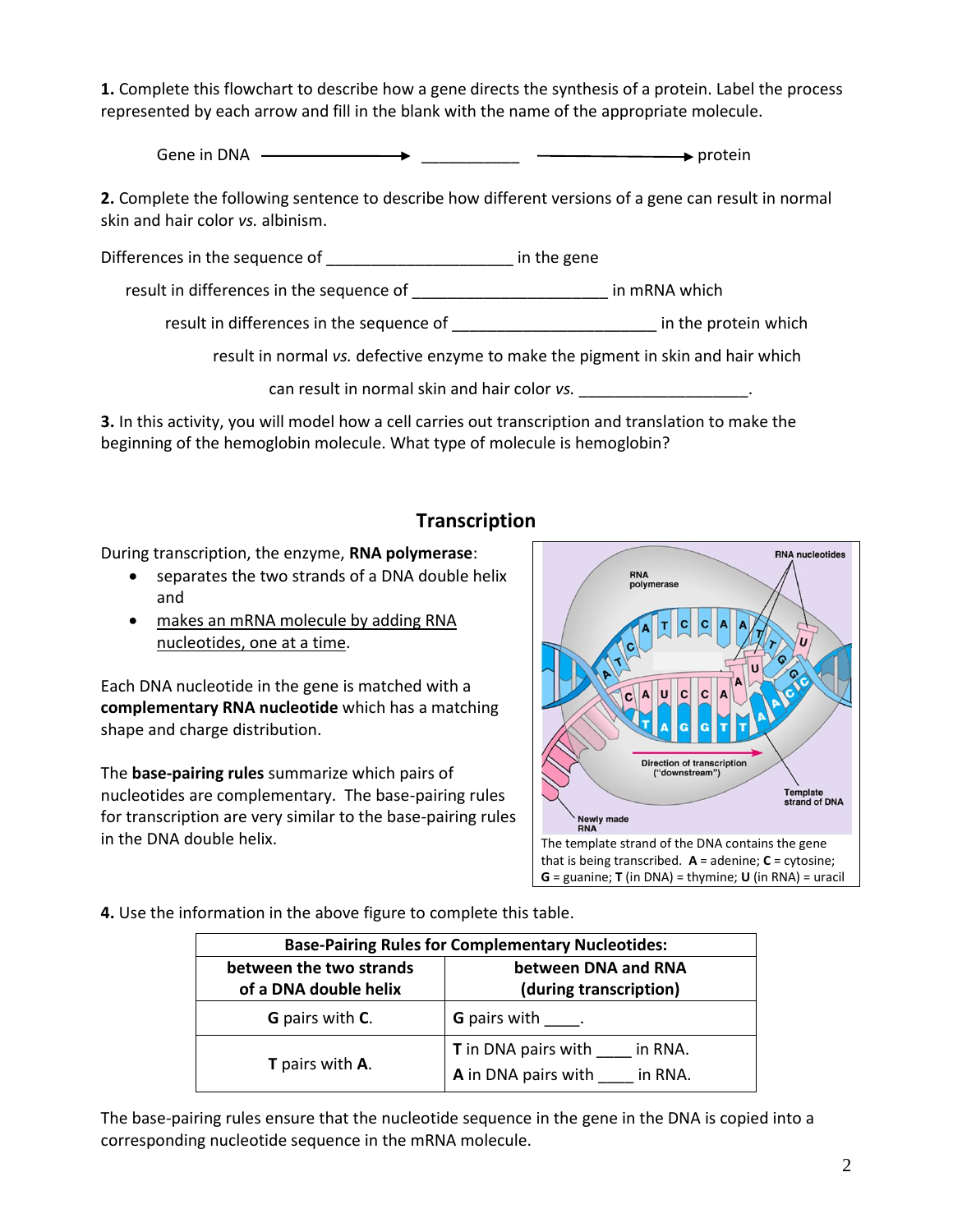**5.** Why is RNA polymerase a good name for the enzyme that carries out transcription? Explain each part of the name: RNA, polymer and ase.

#### **Transcription Modeling Procedure**

Note: You will work with a partner to model the actual sequence of steps used by the cell to carry out transcription. You probably will be able to think of a faster way to make the mRNA, but you should follow the sequence of steps described below in order to learn how the cell actually makes mRNA. Remember, the goal is for you to simulate the actual molecular process of transcription in which the enzyme RNA polymerase carries out a step-by-step process that adds one nucleotide at a time to the growing mRNA molecule.

- $\triangleright$  To model the process of transcription, your group will need a page showing an RNA polymerase molecule inside a nucleus, a paper strip showing a single strand of DNA labeled "Beginning of Hemoglobin Gene", RNA nucleotides and tape.
- $\triangleright$  One of you will act as the RNA polymerase, and another will be the cytoplasm which surrounds the nucleus and supplies the nucleotides which are used to make the mRNA molecule.
- $\triangleright$  RNA polymerase: Insert the "Beginning of Hemoglobin Gene" DNA molecule through the slot in the RNA polymerase diagram so the first two nucleotides of the gene are on the dashes labeled DNA.

Your RNA polymerase should look like this figure.



- $\triangleright$  Cytoplasm: Use the base-pairing rules to choose an RNA nucleotide that is complementary to the first DNA nucleotide. Give this nucleotide to the RNA polymerase person.
- $\triangleright$  RNA polymerase: Put the first RNA nucleotide in the box labeled RNA nucleotide.
- $\triangleright$  Cytoplasm: Give the next RNA nucleotide (complementary to the next DNA nucleotide) to the RNA polymerase person.
- $\triangleright$  RNA polymerase: Put this nucleotide in the box labeled "next RNA nucleotide". Join the two RNA nucleotides together with transparent tape; the tape represents the covalent bond between these two nucleotides in the growing mRNA molecule. Then, move the DNA molecule and the mRNA molecule one space to the left.
- $\triangleright$  Repeat the last two steps as often as needed to complete transcription of the beginning of the hemoglobin gene, adding one nucleotide at a time to the mRNA molecule.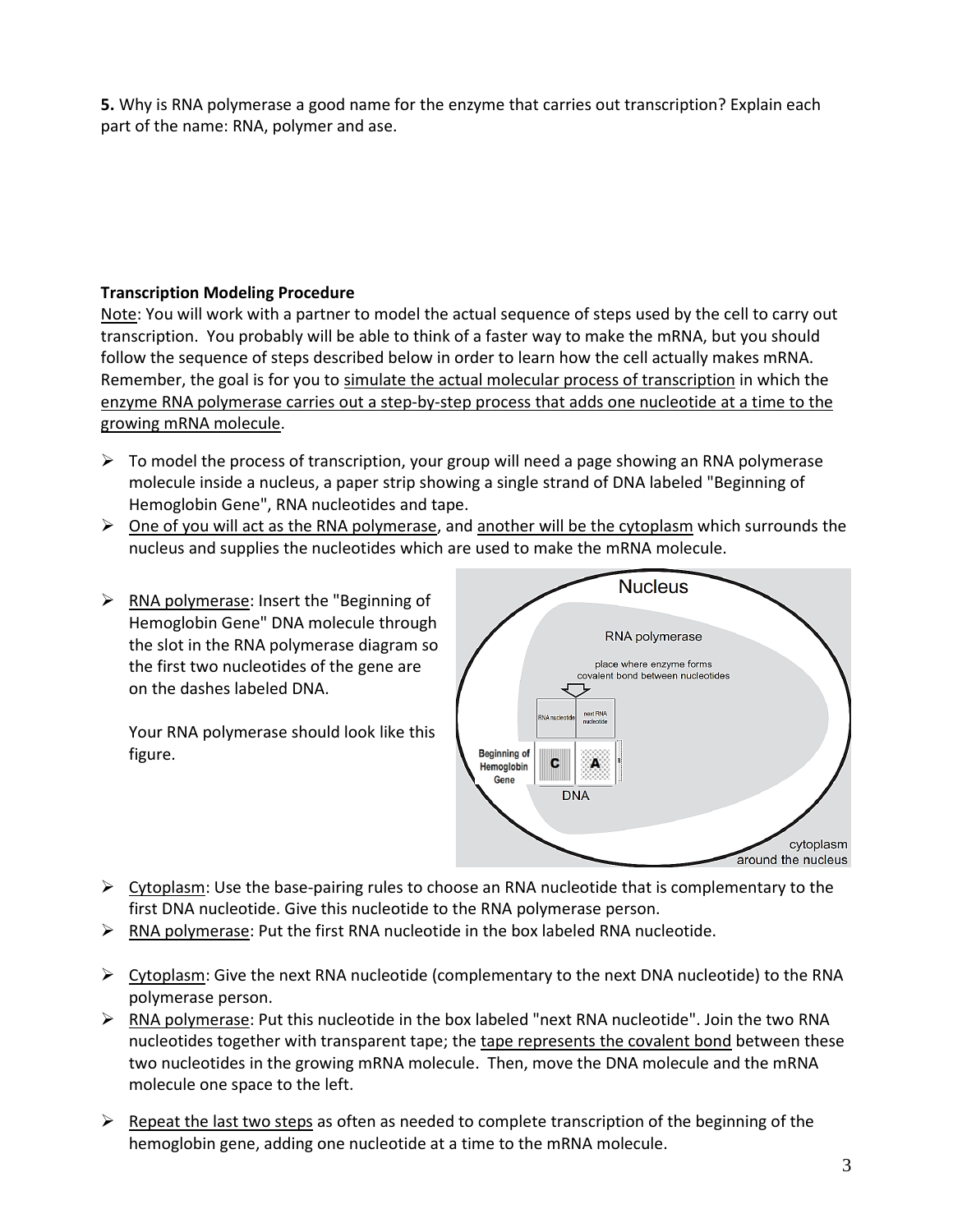**6.** Fill in the blanks in this table to summarize the differences between DNA replication and transcription.

| <b>DNA</b> replication                                             | <b>Transcription</b>                                                                           |  |  |  |
|--------------------------------------------------------------------|------------------------------------------------------------------------------------------------|--|--|--|
| The whole chromosome is replicated.                                | is transcribed.                                                                                |  |  |  |
| DNA is made.                                                       | mRNA is made.                                                                                  |  |  |  |
| DNA is double-stranded.                                            | -stranded.<br>mRNA is                                                                          |  |  |  |
| DNA polymerase is the enzyme which carries out<br>DNA replication. | polymerase is the enzyme which carries<br>out transcription.                                   |  |  |  |
| $T =$ thymine is used in DNA,<br>so A pairs with T in DNA.         | $T =$ thymine is replaced by $\frac{m}{m}$ = uracil in RNA,<br>so A in DNA pairs with in mRNA. |  |  |  |

**7.** Fill in the blanks to describe the similarities between transcription and DNA replication.

Both transcription and DNA replication produce nucleic acids which are polymers of

 $(C, G, A,$  and T or U). Both processes depend on a

enzyme which adds one \_\_\_\_\_\_\_\_\_\_\_\_\_\_\_\_\_\_\_\_\_\_\_\_\_ at a time. To determine which nucleotide is added

next, both transcription and DNA replication use the nucleotide sequence in a strand and

the  $\Box$ 

**8.** Summarize what you have learned about transcription in sentences or a labeled figure. Include these words and phrases:

transcription, gene, DNA, mRNA, nucleotides, sequence, base-pairing rules, one at a time, RNA polymerase.

**9.** As you know, transcription is followed by translation. To give an overview of these processes, label the arrows and molecules in this figure.

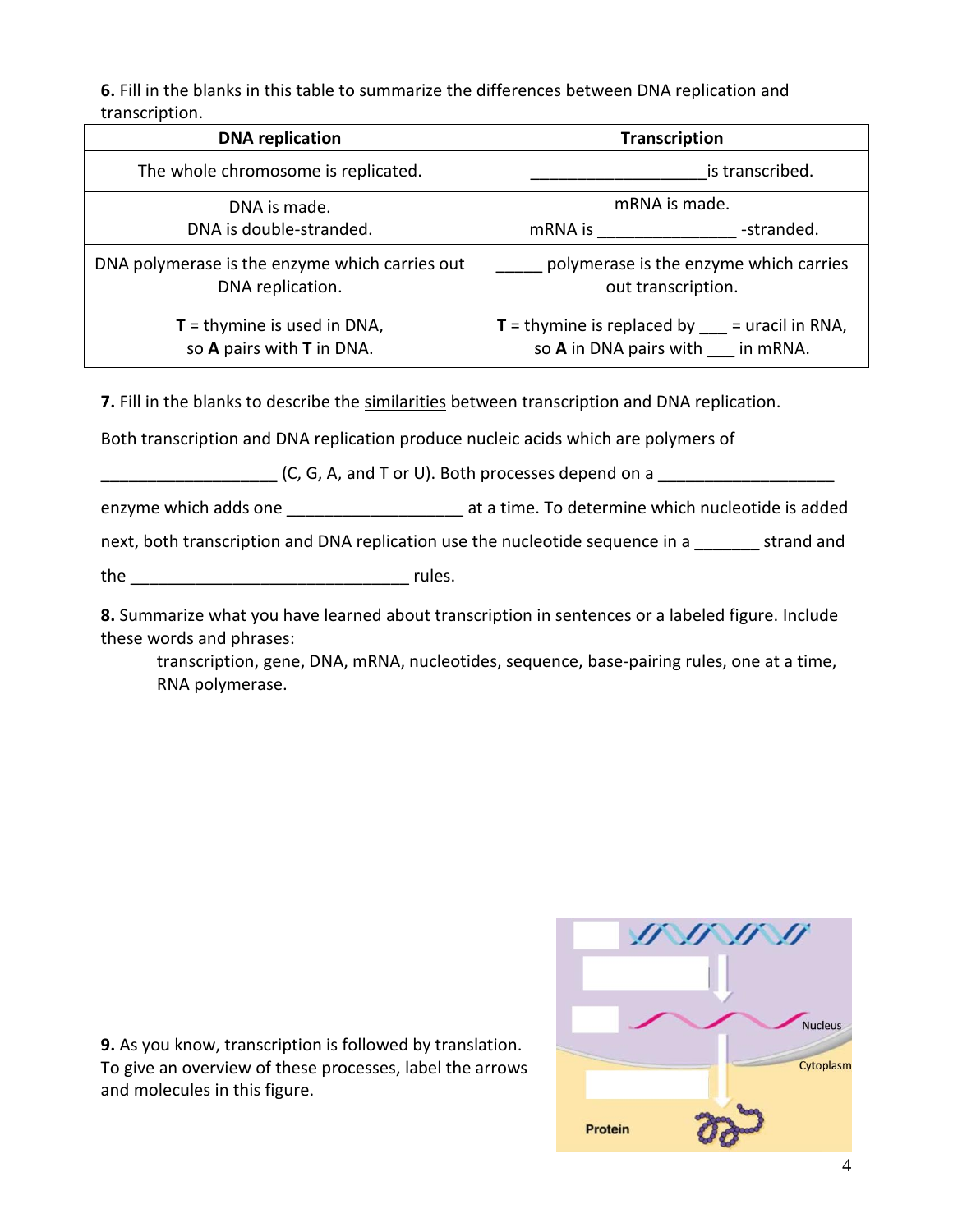# **Translation**

During translation, the sequence of nucleotides in mRNA determines the sequence of amino acids in a protein.

How can the four different types of nucleotide in mRNA provide a specific code for each of the twenty different types of amino acid in proteins? The code for each type of amino acid is a sequence of three nucleotides called a **codon**. (See figure.)



The cell uses **transfer RNA (tRNA)** to bring the correct amino acid for each codon in the mRNA. There are multiple different types of tRNA. Each type of tRNA molecule has three nucleotides that form an anti-codon. The three nucleotides in each **tRNA anti-codon** are complementary to the three nucleotides in the mRNA codon for a specific amino acid.

**10.** In the above figure, circle the mRNA codon that codes for the amino acid trp (tryptophan). What would be the anti-codon in the tRNA for trp (tryptophan)?

For each type of tRNA, there is a specific enzyme that recognizes the anti-codon in the tRNA and

attaches the correct amino acid for that anti-codon (step 2 in this figure).

Translation takes place in **ribosomes**.

Inside the ribosome, a codon in an mRNA molecule is matched by the base-pairing rules with an anti-codon in a tRNA (step 3). The tRNA brings the correct amino acid for that position in the protein molecule.

Each amino acid is joined to the previous amino acid in the growing protein molecule (step



4). The ribosome moves along the mRNA, matching each codon with a complementary tRNA anticodon and adding the appropriate amino acids one at a time to produce the protein coded for by the mRNA.

**11.** In the figure, *circle* the anti-codon in a tRNA molecule that is not in the ribosome. - In the ribosome, put a *rectangle* around an anti-codon in a tRNA molecule and the complementary codon in the mRNA.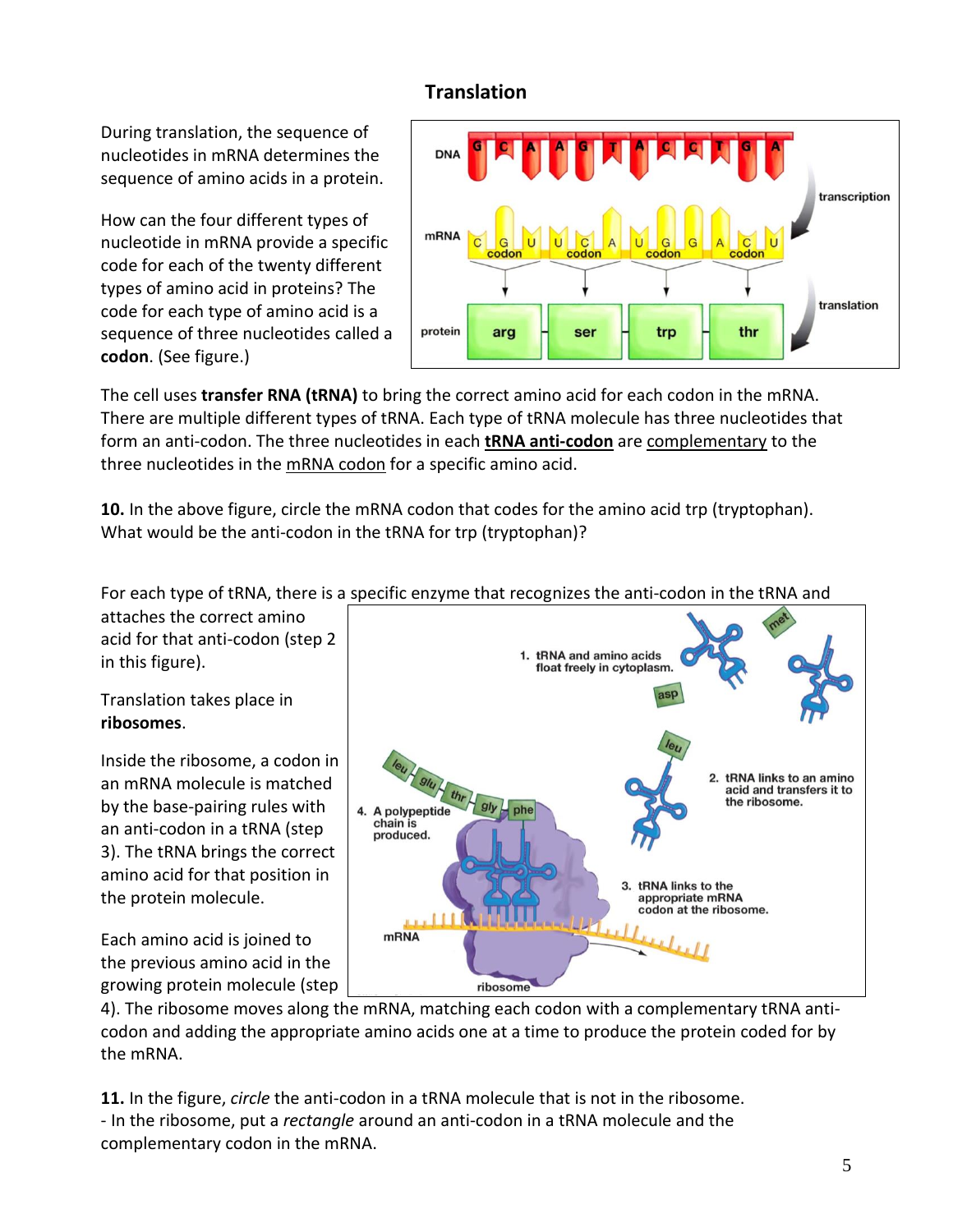# **Translation Modeling Procedure**

In this section you will simulate the steps in translation to produce the beginning of a hemoglobin protein.

 $\triangleright$  One of you will play the role of the ribosome and another will be the cytoplasm.

### **Preparation:**

 $\triangleright$  To model translation, you will need a page showing a ribosome, tRNA molecules, amino acids, the mRNA you made during your simulation of transcription, and a strip labeled "Second Part of mRNA". Tape the CUG end of the mRNA you made to the ACU end of the Second Part of mRNA strip.

**13.** For tRNA molecules to function in translation, each tRNA must be attached to the correct amino acid that corresponds to the anti-codon in that type of tRNA. To know which amino acid corresponds to each anti-codon in your tRNA molecules, use the base-pairing rules to complete this table.

| Amino acid            | Threonine | Histidine | Proline | Leucine | Glutamic acid | Valine |
|-----------------------|-----------|-----------|---------|---------|---------------|--------|
|                       | (Thr)     | (His)     | (Pro)   | (Leu)   | (Glu)         | (Val)  |
| Anti-codon in tRNA    |           |           |         |         |               |        |
| molecule that carries | UGA       |           |         |         |               |        |
| this amino acid       |           |           |         |         |               |        |
| mRNA codon            | ACU       | CAU       | CCU     | CUG.    | GAG           | GUG    |

 $\triangleright$  Cytoplasm: Use this table to match each model tRNA molecule with the correct amino acid for that type of tRNA. Tape the amino acid to the tRNA *very lightly*, because they will only be joined temporarily and will soon separate.

Note: Each model tRNA molecule only shows the three nucleotides of the anti-codon and the binding site for the amino acid. A real tRNA molecule has many more nucleotides. Similarly, the mRNA molecule has many more nucleotides than shown in your strip.

**14.** Your partner wants to move ahead quickly, so he lays out the mRNA strip and puts the appropriate tRNA molecules above each of the six mRNA codons; then he tapes together all six amino acids. Explain why this would *not* be a good simulation of the actual sequence of steps used to carry out translation. (Hint: See page 5.)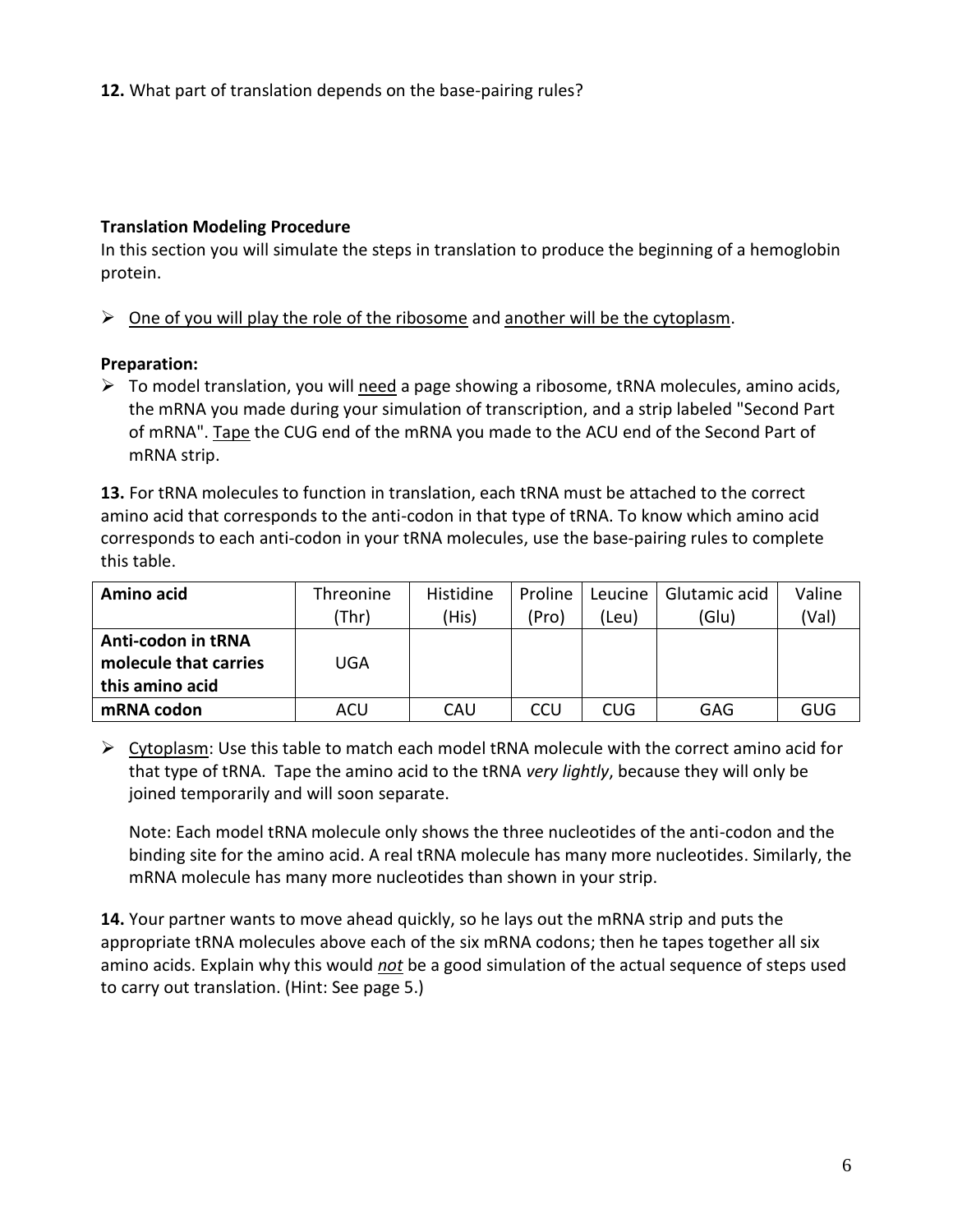#### **Modeling the Steps in Translation**:

- $\triangleright$  Ribosome: Insert the mRNA through the slot in the model ribosome, with the first three nucleotides of the mRNA in the "codon" position and the next three nucleotides in the "next codon" position.
- $\triangleright$  Cytoplasm: Use the base-pairing rules to supply the tRNA that has the correct anti-codon to match the first codon in the mRNA.
- $\triangleright$  Ribosome: Place this tRNA with its amino acid in position.

Your model ribosome should look like:



**15.** In the above diagram, put a *rectangle* around each codon in the mRNA in the ribosome. In the tRNA, use an *arrow* to indicate the anti-codon, and use an *\** to indicate the amino acid.

- $\triangleright$  Cytoplasm: Supply the tRNA that has the correct anti-codon to match the codon in the "next" codon" position.
- $\triangleright$  Ribosome: Place the tRNA in position. Tape the two amino acids together to represent the covalent bond between these two amino acids.
- $\triangleright$  Ribosome: Move the mRNA and matching tRNAs with amino acids one codon to the left. Release the tRNA on the left to the cytoplasm.
- $\triangleright$  Repeat these three steps until you have attached all six amino acids to form the beginning portion of the hemoglobin protein.

**16.** Explain why a cell needs both mRNA and tRNA in order to synthesize a protein. Explain the function of mRNA, the function of tRNA, and how tRNA and mRNA work together to put the right amino acids in the right sequence as the protein is synthesized.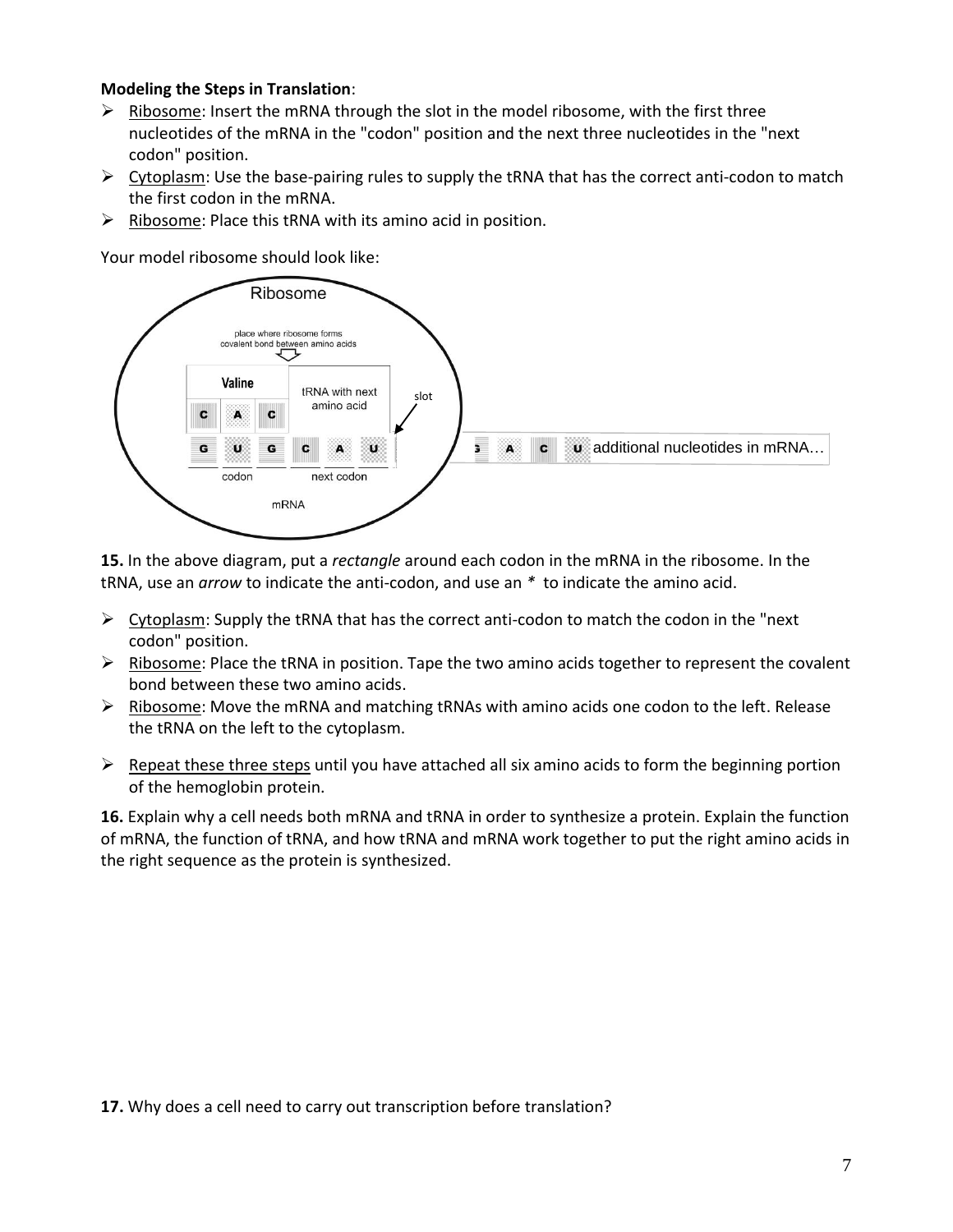**18.** Explain why it makes sense to use the word translation to describe protein synthesis and why it would *not* make sense to use the word translation to describe mRNA synthesis. (Hint: Look at the figure on the top of page 5.)

**19.** Summarize what you have learned about translation in sentences or a labeled figure. Include these words and phrases in your answer:

translation, ribosome, protein, sequence, amino acids, nucleotides, mRNA, codon, tRNA, anti-codon, base-pairing rules.

### **Understanding How the Gene for Sickle Cell Hemoglobin Results in Sickle Cell Anemia**

Different versions of the same gene are called different **alleles**. These different alleles share the same general sequence of nucleotides, but they differ in at least one nucleotide in the sequence.

Different alleles can result in different characteristics as follows:

Different alleles of a gene have a different nucleotide sequence

 $\rightarrow$  different nucleotide sequence in messenger RNA (mRNA)  *transcription*

 $\rightarrow$  different amino acid sequence in a protein *translation*

> $\rightarrow$  different structure and function of the protein (e.g. normal enzyme vs. defective enzyme)

> > $\rightarrow$  different characteristics (e.g. normal skin and hair color vs. albinism)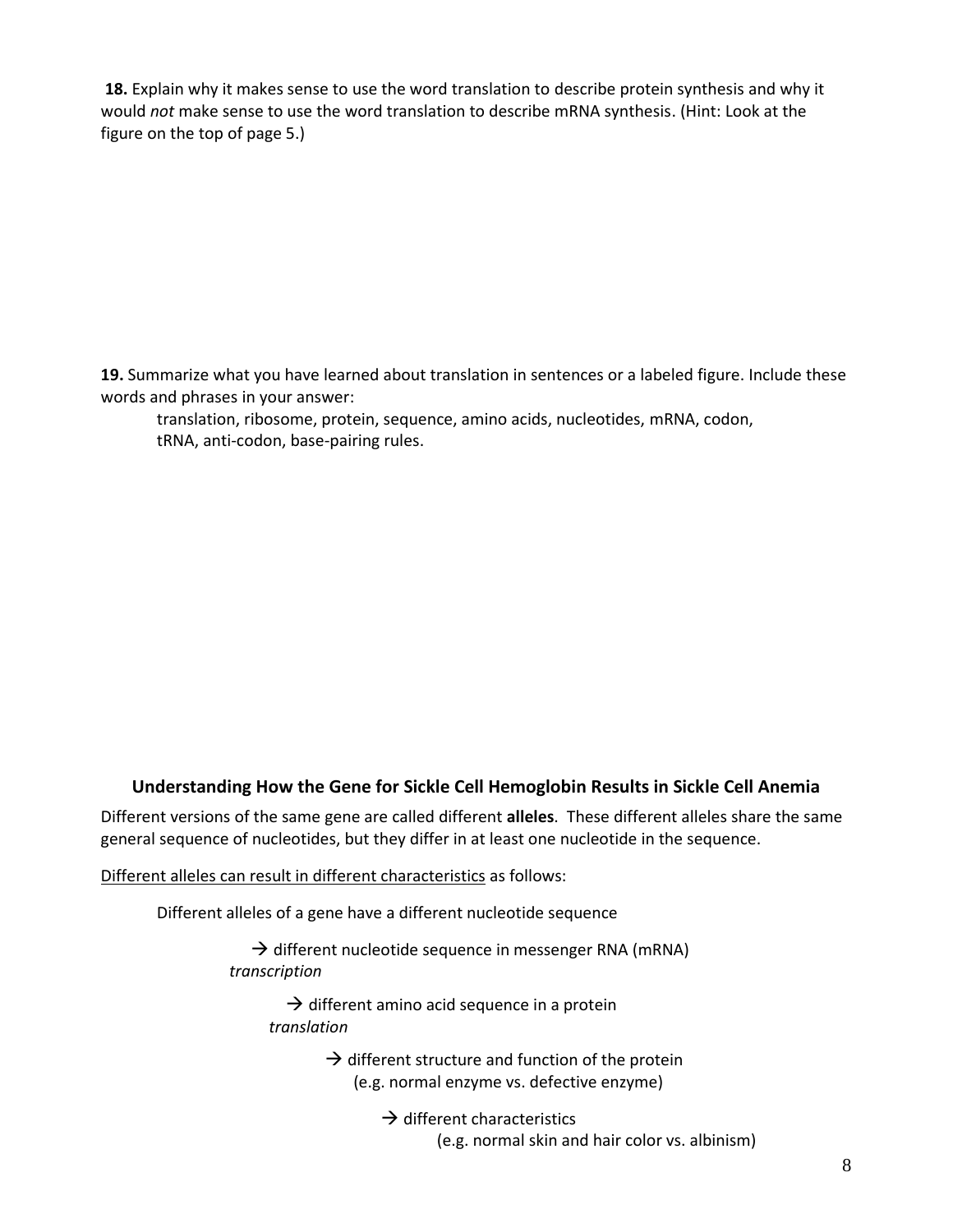Now you will analyze another example of how different alleles produce different characteristics. Specifically, you will analyze how a difference between the alleles for normal hemoglobin and sickle cell hemoglobin can result in normal health vs. sickle cell anemia.

**20.** In the table below, compare the nucleotide sequence in the DNA for the *Beginning of the Normal Hemoglobin Gene* vs. the *Beginning of the Sickle Cell Hemoglobin Gene*. What is the only difference?

| Beginning of Normal Hemoglobin Gene      |                 |                 |                 |                 | <b>CACGTAGACTGAGGACTC</b> |                 |
|------------------------------------------|-----------------|-----------------|-----------------|-----------------|---------------------------|-----------------|
| <b>Transcription</b> produces:           | codon1          | codon 2         | codon 3         | codon 4         | codon 5                   | codon 6         |
| Beginning of Normal Hemoglobin mRNA      |                 |                 |                 |                 |                           |                 |
| Translation produces:                    | amino<br>acid 1 | amino<br>acid 2 | amino<br>acid 3 | amino<br>acid 4 | amino<br>acid 5           | amino<br>acid 6 |
| Beginning of Normal Hemoglobin Protein   |                 |                 |                 |                 |                           |                 |
|                                          |                 |                 |                 |                 |                           |                 |
|                                          |                 |                 |                 |                 |                           |                 |
| Beginning of Sickle Cell Hemoglobin Gene |                 |                 |                 |                 | CACGTAGACTGAGGACAC        |                 |
| Transcription produces:                  | codon 1         | codon 2         | codon 3         | codon 4         | codon 5                   | codon 6         |
| Beginning of Sickle Cell Hemoglobin mRNA |                 |                 |                 |                 |                           |                 |
| Translation produces:                    | amino<br>acid 1 | amino<br>acid 2 | amino<br>acid 3 | amino<br>acid 4 | amino<br>acid 5           | amino<br>acid 6 |

**21.** Complete this table. (Use the table on page 6 to help with translation.)

**22.** Compare the beginning of the hemoglobin proteins synthesized by translating the beginning of the sickle cell vs. normal hemoglobin mRNA molecules. What difference in the amino acid sequence do you observe?

Sickle cell hemoglobin and normal hemoglobin differ in only a single amino acid out of more than 100 amino acids in the complete hemoglobin protein. This difference in a single amino acid results in the different properties of sickle cell hemoglobin compared to normal hemoglobin.

Specifically, normal hemoglobin is dissolved in the watery cytosol of red blood cells, but sickle cell hemoglobin is less soluble in the cytosol because:

- Valine (Val) is much less water-soluble than glutamic acid (Glu).
- Amino acid 6 is in a crucial location on the outer surface of the hemoglobin protein.